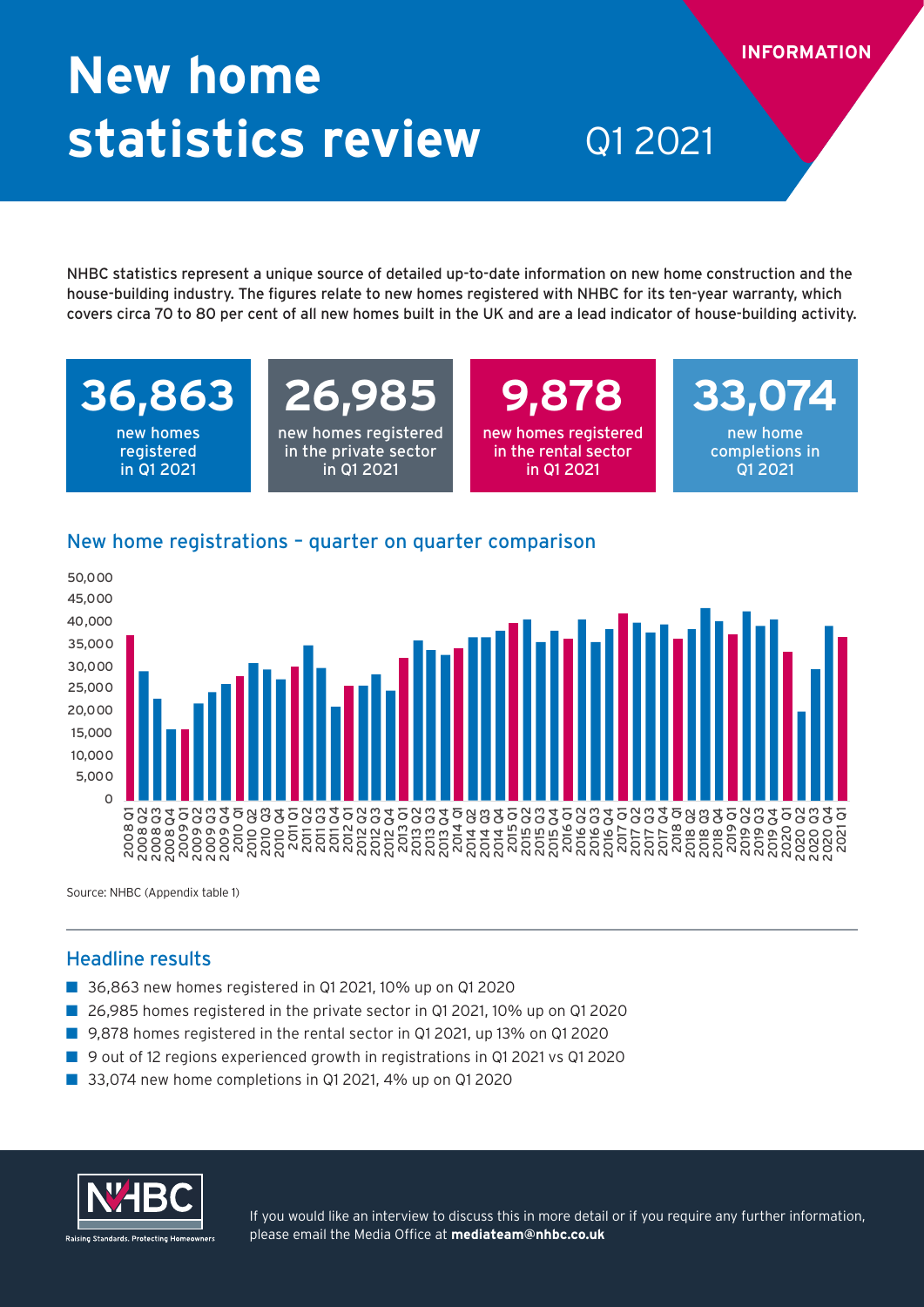### Regional overview

### Regional registrations Q1 2021 vs Q1 2020



#### **Luke Carter - NHBC Regional Director West & Wales**

The outlook remains positive, with builders busier than ever and forward sales continuing to be strong. Despite Q1 registrations in Wales being down 14% on last year, there were 326 registrations in the Principality during the month of March which is a 34% increase in volumes compared to the same period last year.

#### **Paul Edwards - NHBC Senior Regional Director**

Confidence in housebuilding remains buoyant with all regions in England, other than London and West Midlands, seeing an uplift in Q1 registrations compared to last year. "We simply cannot build quickly enough" is a phrase we are frequently hearing. From rural developments to more central locations, sales remain positive and there is no apparent sign of a downturn in housing demands.

Source: NHBC (Appendix table 2)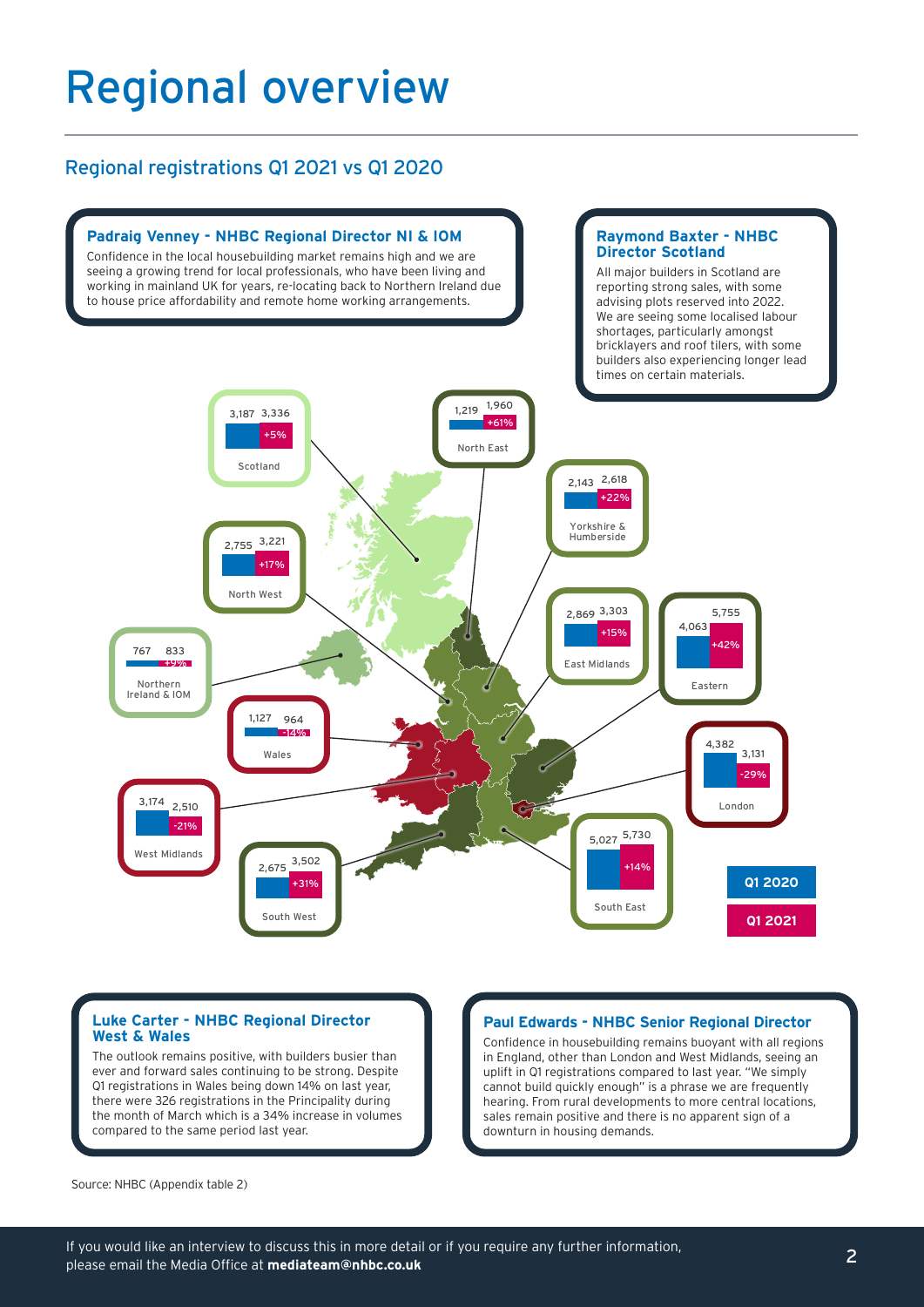## Analysis of new home registrations

#### New home registrations - Private and rental sectors



Source: NHBC (Appendix table 4)

#### UK house types



Source: NHBC (Appendix table 5)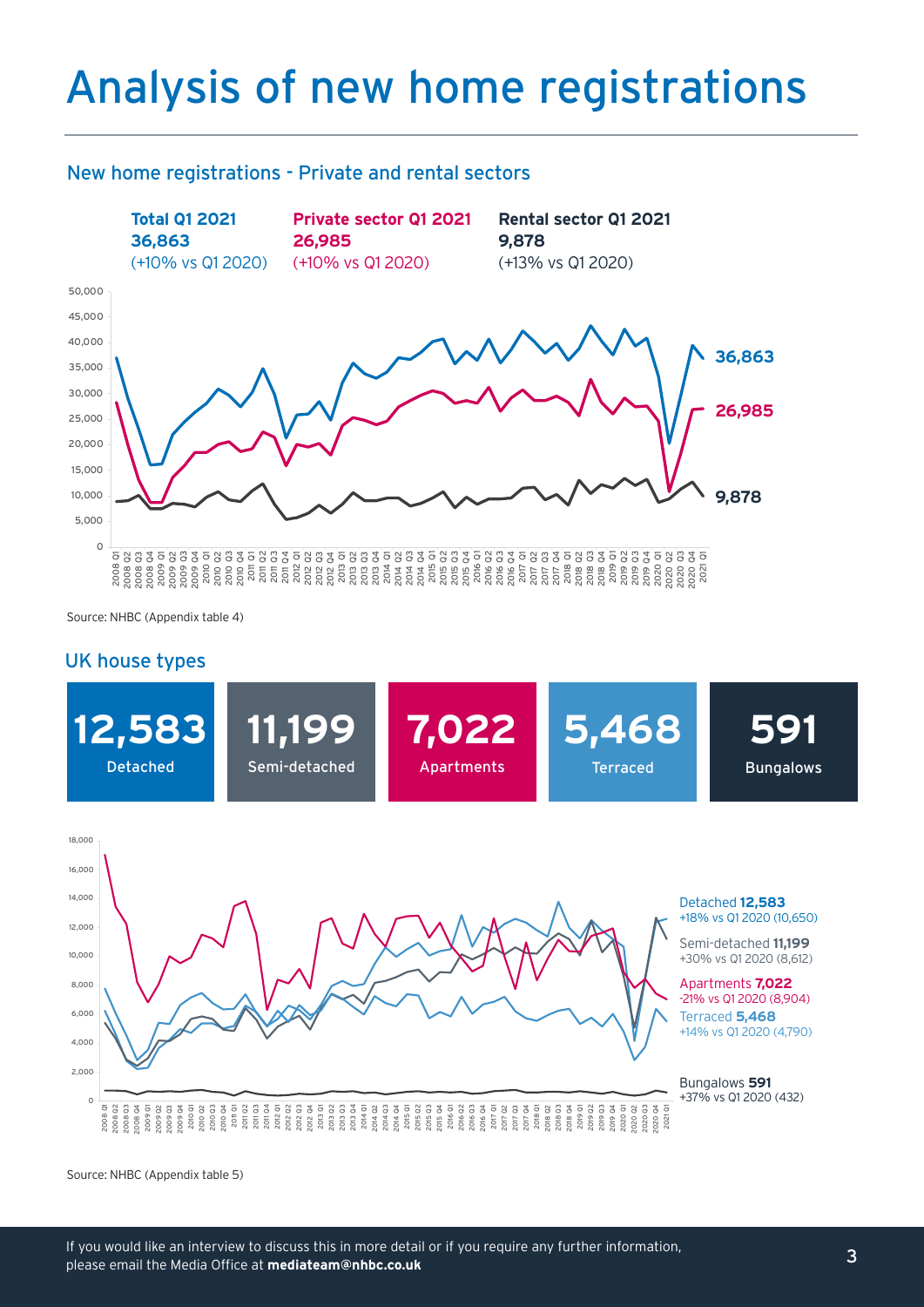## New home completions



### New home completions – quarter on quarter comparison

Source: NHBC (Appendix table 6)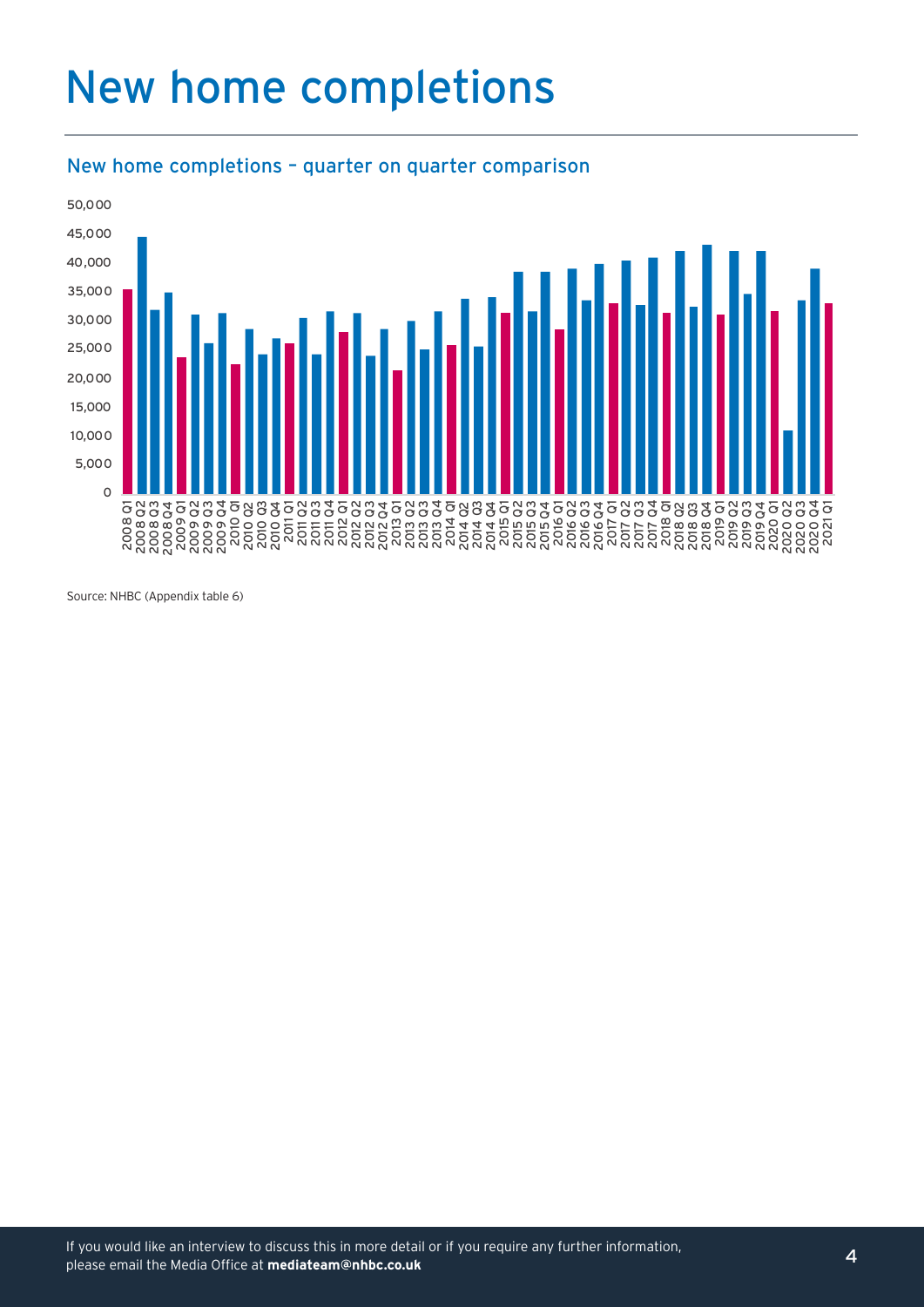### Table 1: New home registrations - Private and rental sectors

| <b>QUARTER</b><br><b>ENDING</b> | <b>PRIVATE</b> | <b>RENTAL</b> | <b>TOTAL</b> | <b>QUARTER</b><br><b>ENDING</b> | <b>PRIVATE</b> | <b>RENTAL</b> | <b>TOTAL</b> |
|---------------------------------|----------------|---------------|--------------|---------------------------------|----------------|---------------|--------------|
| 2008 Q1                         | 28,305         | 8,782         | 37,087       | 2014 Q4                         | 29,672         | 8,448         | 38,120       |
| 2008 Q2                         | 19,955         | 9,090         | 29,045       | 2015 Q1                         | 30,593         | 9,550         | 40,143       |
| 2008 Q3                         | 12,984         | 10,067        | 23,051       | 2015 Q2                         | 30,007         | 10,759        | 40,766       |
| 2008 Q4                         | 8,694          | 7,381         | 16,075       | 2015 Q3                         | 28,138         | 7,682         | 35,820       |
| 2009 Q1                         | 8,671          | 7,527         | 16,198       | 2015 Q4                         | 28,607         | 9,701         | 38,308       |
| 2009 Q2                         | 13,499         | 8,453         | 21,952       | 2016 Q1                         | 28,119         | 8,356         | 36,475       |
| 2009 Q3                         | 15,943         | 8,399         | 24,342       | 2016 Q2                         | 31,315         | 9,357         | 40,672       |
| 2009 Q4                         | 18,470         | 7,875         | 26,345       | 2016 Q3                         | 26,502         | 9,390         | 35,892       |
| 2010 Q1                         | 18,420         | 9,690         | 28,110       | 2016 Q4                         | 29,075         | 9,562         | 38,637       |
| 2010 Q2                         | 20,047         | 10,847        | 30,894       | 2017 Q1                         | 30,770         | 11,571        | 42,341       |
| 2010 Q3                         | 20,506         | 9,137         | 29,643       | 2017 Q2                         | 28,640         | 11,602        | 40,242       |
| 2010 Q4                         | 18,651         | 8,813         | 27,464       | 2017 Q3                         | 28,578         | 9,299         | 37,877       |
| 2011 Q1                         | 19,214         | 11,016        | 30,230       | 2017 Q4                         | 29,449         | 10,309        | 39,758       |
| 2011 Q2                         | 22,435         | 12,414        | 34,849       | 2018 Q1                         | 28,193         | 8,216         | 36,409       |
| 2011 Q3                         | 21,483         | 8,396         | 29,879       | 2018 Q2                         | 25,691         | 13,101        | 38,792       |
| 2011 Q4                         | 15,909         | 5,371         | 21,280       | 2018 Q3                         | 32,866         | 10,465        | 43,331       |
| 2012 Q1                         | 20,087         | 5,702         | 25,789       | 2018 Q4                         | 28,230         | 12,191        | 40,421       |
| 2012 Q2                         | 19,503         | 6,556         | 26,059       | 2019 Q1                         | 26,073         | 11,475        | 37,548       |
| 2012 Q3                         | 20,171         | 8,206         | 28,377       | 2019 Q2                         | 29,218         | 13,451        | 42,669       |
| 2012 Q4                         | 18,043         | 6,653         | 24,696       | 2019 Q3                         | 27,316         | 11,969        | 39,285       |
| 2013 Q1                         | 23,757         | 8,301         | 32,058       | 2019 Q4                         | 27,568         | 13,254        | 40,822       |
| 2013 Q2                         | 25,371         | 10,646        | 36,017       | 2020 Q1                         | 24,615         | 8,773         | 33,388       |
| 2013 Q3                         | 24,853         | 8,998         | 33,851       | 2020 Q2                         | 10,835         | 9,348         | 20,183       |
| 2013 Q4                         | 23,924         | 9,052         | 32,976       | 2020 Q3                         | 18,292         | 11,310        | 29,602       |
| 2014 Q1                         | 24,623         | 9,569         | 34,192       | 2020 Q4                         | 26,827         | 12,666        | 39,493       |
| 2014 Q2                         | 27,375         | 9,576         | 36,951       | 2021 Q1                         | 26,985         | 9,878         | 36,863       |
| 2014 Q3                         | 28,691         | 8,041         | 36,732       |                                 |                |               |              |

#### Notes

1. The figures show new build (and Solo for Self Build prior to October 2015) homes registered for NHBC's ten-year warranty.

2. Nationally NHBC provides warranties on circa 70-80% of new homes built in the UK (including the Isle of Man).

3. The figures are sourced from information held on NHBC's Fusion system as at 31st March 2021.

4. Changes can occur between figures published at different times owing to changes in policies and cancellations.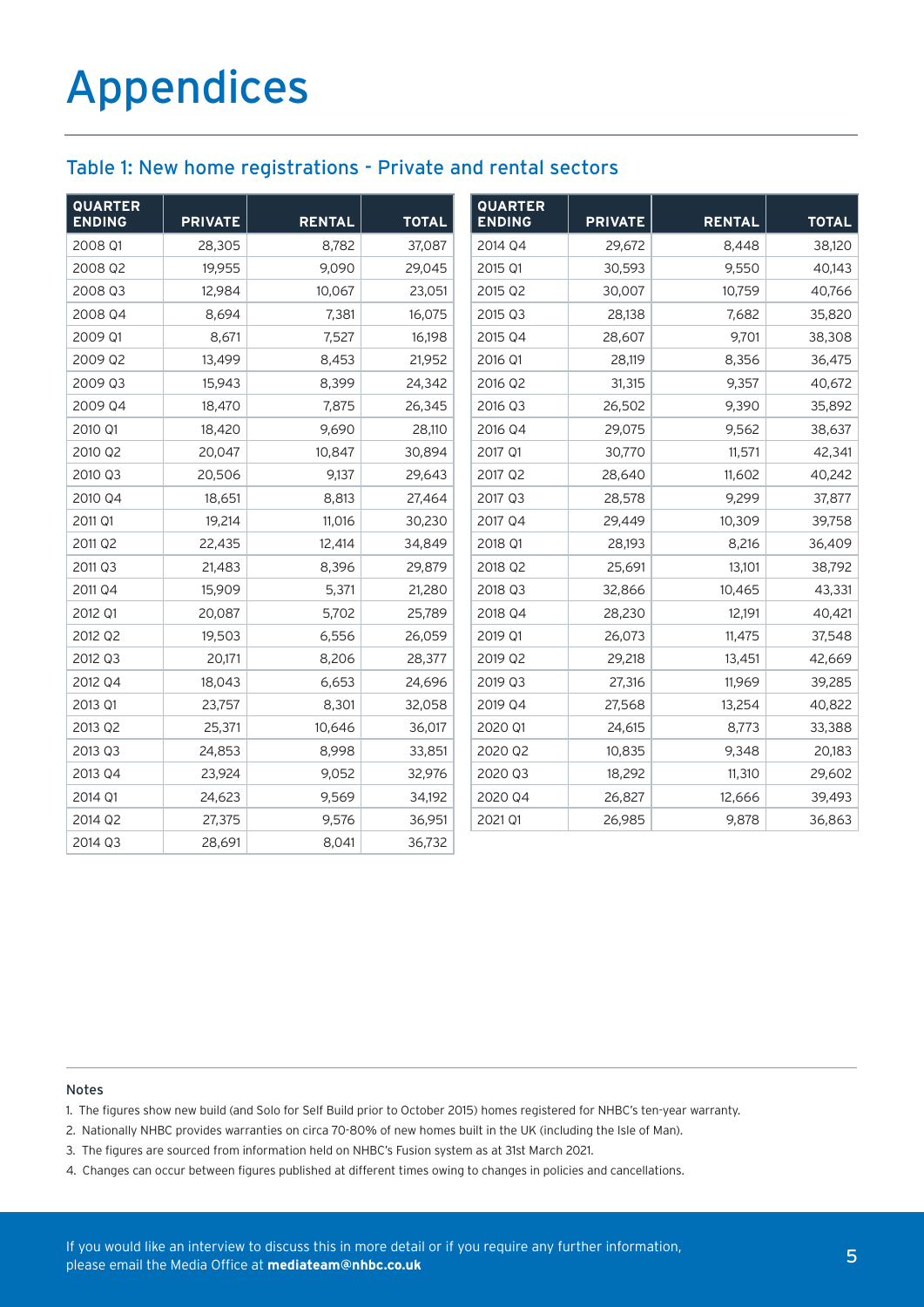| Table 2: UK registrations by region |  |
|-------------------------------------|--|
|-------------------------------------|--|

|                           | 2008  | 2009  | 2010  | 2011  | 2012  | 2013  | 2014  | 2015  | 2016  | 2017  | 2018  | 2019           | 2020  | 2021  |
|---------------------------|-------|-------|-------|-------|-------|-------|-------|-------|-------|-------|-------|----------------|-------|-------|
|                           | Q1    | Q1    | Q1    | Q1    | Q1    | Q1    | Q1    | Q1    | Q1    | Q1    | Q1    | Q <sub>1</sub> | Q1    | Q1    |
| North East                | 1,084 | 614   | 1,349 | 692   | 1,056 | 1,269 | 1,284 | 1.174 | 1,131 | 1,567 | 1,433 | 1,294          | 1,219 | 1,960 |
| North West                | 3,326 | 1,510 | 1,816 | 1,768 | 2,032 | 2,412 | 3,088 | 3,102 | 3,686 | 3,713 | 5,066 | 3,962          | 2,755 | 3,221 |
| Yorkshire<br>& Humberside | 2,487 | 1,021 | 1,911 | 1,218 | 1,463 | 1,575 | 1,660 | 2,219 | 1,887 | 2,518 | 2,448 | 2,510          | 2,143 | 2,618 |
| West Midlands             | 2,817 | 923   | 2,367 | 1,625 | 1,683 | 2,421 | 3,128 | 3,814 | 3,432 | 3,553 | 3,154 | 3,285          | 3,174 | 2,510 |
| East Midlands             | 3,130 | 1,258 | 2,338 | 1,786 | 1,914 | 2,561 | 2,727 | 3,553 | 3,108 | 3,664 | 3,459 | 2,650          | 2,869 | 3,303 |
| Eastern                   | 4,160 | 2,525 | 3,474 | 3,472 | 2,473 | 3,199 | 2,506 | 4,299 | 3,576 | 4,663 | 3,758 | 3,637          | 4,063 | 5,755 |
| South West                | 3,067 | 1,753 | 3,117 | 3,002 | 2,958 | 3,176 | 3,254 | 4,326 | 3,974 | 4,249 | 3,238 | 3,737          | 2,675 | 3,502 |
| London                    | 4,867 | 1,294 | 3,090 | 8,564 | 4,343 | 7,327 | 7,861 | 5,946 | 5,104 | 6,664 | 3,543 | 5,587          | 4,382 | 3,131 |
| South East                | 6,118 | 2,444 | 4,771 | 4,802 | 3,791 | 4,013 | 4,459 | 6,599 | 5,865 | 6,397 | 5,812 | 6,243          | 5,027 | 5,730 |
| Scotland                  | 3,888 | 1,446 | 1,960 | 1,979 | 2,704 | 2,647 | 2,767 | 3,184 | 3,000 | 3,289 | 2,439 | 2,422          | 3,187 | 3,336 |
| Wales                     | 1,265 | 743   | 1,124 | 930   | 888   | 1,034 | 901   | 1,144 | 1,069 | 1,304 | 1,211 | 1,230          | 1,127 | 964   |
| Northern Ireland<br>& IOM | 878   | 667   | 793   | 392   | 484   | 424   | 557   | 783   | 643   | 760   | 848   | 991            | 767   | 833   |

### Table 3: UK completions by region

|                           | 2008  | 2009  | 2010  | 2011  | 2012  | 2013  | 2014  | 2015  | 2016  | 2017  | 2018  | 2019  | 2020           | 2021  |
|---------------------------|-------|-------|-------|-------|-------|-------|-------|-------|-------|-------|-------|-------|----------------|-------|
|                           | Q1    | Q1    | Q1    | Q1    | Q1    | Q1    | Q1    | Q1    | Q1    | Q1    | Q1    | Q1    | O <sub>1</sub> | Q1    |
| North East                | 1,225 | 699   | 718   | 885   | 796   | 751   | 1,073 | 1,308 | 957   | 1,248 | 1,208 | 1,452 | 1,406          | 1,448 |
| North West                | 3,025 | 1,833 | 1,958 | 2,168 | 2,088 | 1,861 | 2,260 | 2,814 | 2,878 | 3,239 | 3,462 | 3,142 | 3,670          | 3,221 |
| Yorkshire<br>& Humberside | 2,775 | 1,371 | 1,303 | 1.799 | 1,578 | 1,116 | 1,443 | 1,806 | 1,528 | 2,109 | 2,021 | 2,064 | 1,881          | 2,011 |
| West Midlands             | 2,519 | 1,646 | 1,506 | 2,135 | 1,971 | 1,724 | 1,964 | 3,099 | 2,673 | 2,879 | 2,950 | 2,929 | 2,523          | 3,362 |
| East Midlands             | 2,989 | 1.885 | 1,825 | 2,382 | 1,620 | 1,588 | 2,178 | 2,642 | 2,722 | 3,060 | 2,902 | 2,678 | 2,480          | 3,090 |
| Eastern                   | 3,823 | 2,580 | 2,886 | 3,157 | 3,403 | 2,327 | 2,676 | 3,145 | 3,035 | 3,418 | 3,307 | 3,499 | 3,569          | 3,836 |
| South West                | 3,420 | 2,269 | 2,295 | 2,874 | 2,754 | 2,288 | 2,358 | 3,069 | 2,744 | 2,861 | 2,950 | 2,795 | 2,466          | 2,665 |
| London                    | 3,740 | 3,716 | 3,119 | 3,394 | 5,431 | 3,521 | 5,154 | 4,671 | 4,184 | 5,502 | 3,694 | 3,270 | 4,685          | 4,264 |
| South East                | 5,924 | 4,115 | 3,657 | 4,295 | 5,304 | 3,595 | 3,437 | 4,768 | 4,104 | 4,567 | 4,771 | 4,976 | 4,517          | 4,880 |
| Scotland                  | 3,711 | 1,777 | 1,676 | 1,627 | 1,890 | 1,730 | 2,126 | 2,712 | 2,473 | 2,490 | 2,412 | 2,630 | 2,602          | 2,354 |
| Wales                     | 1,187 | 768   | 891   | 766   | 676   | 662   | 869   | 803   | 832   | 920   | 966   | 964   | 860            | 1,096 |
| Northern Ireland<br>& IOM | 1,171 | 1.107 | 828   | 742   | 584   | 415   | 560   | 550   | 692   | 727   | 795   | 807   | 993            | 847   |

#### Notes

- 1. The figures show new build (and Solo for Self Build prior to October 2015) homes registered for NHBC's ten-year warranty.
- 2. 'Completions' relate to the number of homes 'finalled' by NHBC Building Inspectors and changes can occur between figures published at different times.
- 3. Nationally NHBC provides warranties on circa 70-80% of new homes built in the UK (including the Isle of Man).
- 4. The figures are sourced from information held on NHBC's Fusion system as at 31st March 2021.
- 5. Changes can occur between figures published at different times owing to changes in policies and cancellations.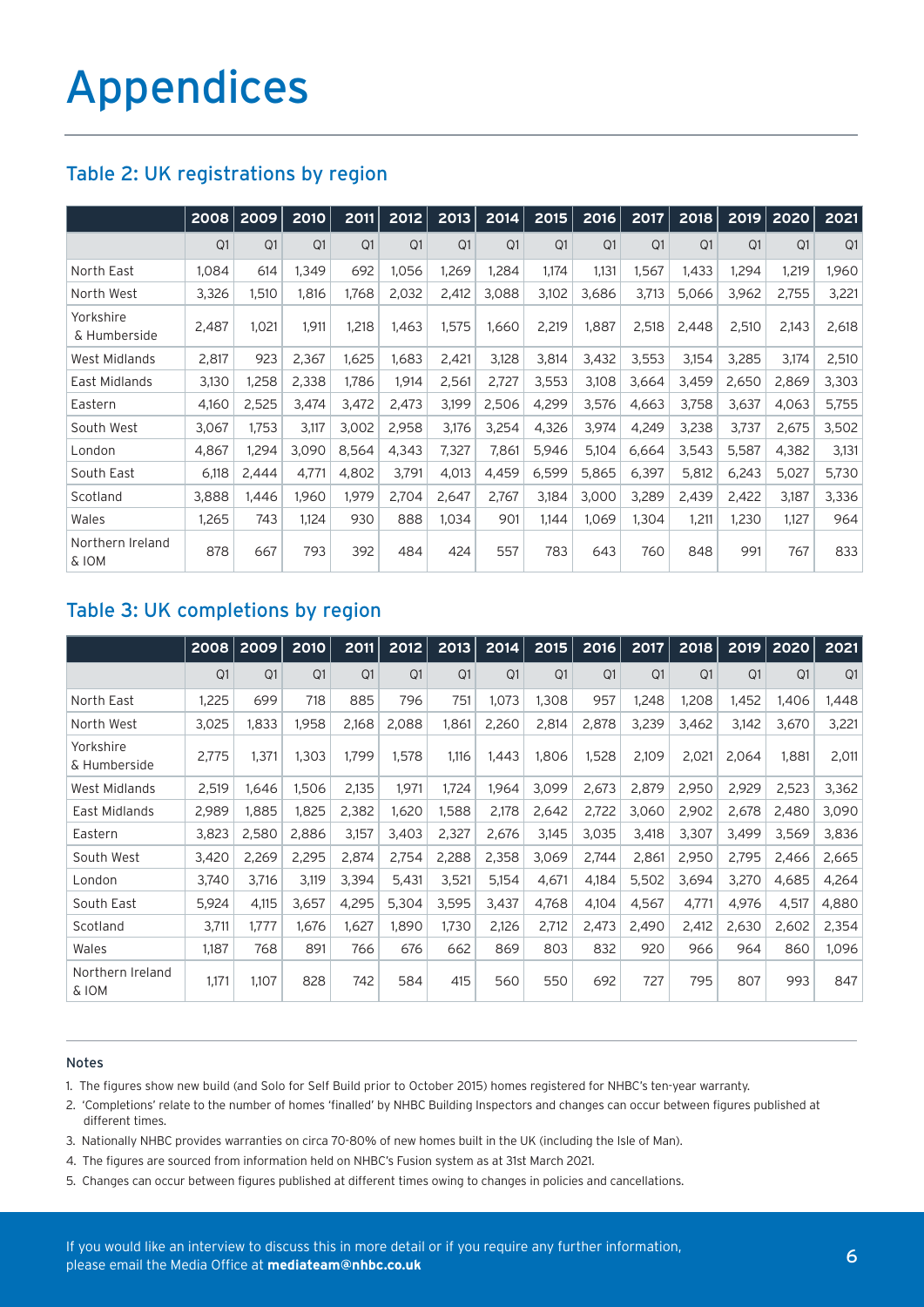### Table 4: New home registrations - Private and rental sectors

|         | <b>TOTAL</b> | <b>PRIVATE</b> | <b>RENTAL</b> |
|---------|--------------|----------------|---------------|
| 2008 Q1 | 37,087       | 28,305         | 8,782         |
| 2009 Q1 | 16,198       | 8,671          | 7,527         |
| 2010 Q1 | 28,110       | 18,420         | 9,690         |
| 2011 Q1 | 30,230       | 19,214         | 11,016        |
| 2012 Q1 | 25,789       | 20,087         | 5,702         |
| 2013 Q1 | 32,058       | 23,757         | 8,301         |
| 2014 Q1 | 34,192       | 24,623         | 9,569         |
| 2015 Q1 | 40,143       | 30,593         | 9,550         |
| 2016 Q1 | 36,475       | 28,119         | 8,356         |
| 2017 Q1 | 42,341       | 30,770         | 11,571        |
| 2018 Q1 | 36,409       | 28,193         | 8,216         |
| 2019 Q1 | 37,548       | 26,073         | 11,475        |
| 2020 Q1 | 33,388       | 24,615         | 8,773         |
| 2021 Q1 | 36,863       | 26,985         | 9,878         |

### Table 5: New home registrations - UK house types

|         | <b>DETACHED</b><br><b>HOUSES</b> | <b>SEMI-DETACHED</b><br><b>HOUSES</b> | <b>APARTMENTS</b> | <b>TERRACED</b><br><b>HOUSES</b> | <b>BUNGALOWS</b> |
|---------|----------------------------------|---------------------------------------|-------------------|----------------------------------|------------------|
| 2008 Q1 | 6,229                            | 5,379                                 | 17,002            | 7,770                            | 707              |
| 2009 Q1 | 2,284                            | 2,929                                 | 6,814             | 3,507                            | 664              |
| 2010 Q1 | 4,694                            | 5,667                                 | 9,914             | 7,148                            | 687              |
| 2011 Q1 | 5,198                            | 4,819                                 | 13,459            | 6,376                            | 378              |
| 2012 Q1 | 5,675                            | 5,154                                 | 8,365             | 6,225                            | 370              |
| 2013 Q1 | 6,611                            | 6,416                                 | 12,311            | 6,211                            | 509              |
| 2014 Q1 | 8,079                            | 6,691                                 | 12,930            | 5,969                            | 523              |
| 2015 Q1 | 10,485                           | 8,910                                 | 12,753            | 7,379                            | 616              |
| 2016 Q1 | 10,477                           | 8,854                                 | 10,759            | 5,824                            | 561              |
| 2017 Q1 | 11,622                           | 10,584                                | 12,647            | 6,843                            | 645              |
| 2018 Q1 | 11,817                           | 10,161                                | 8,346             | 5,508                            | 577              |
| 2019 Q1 | 11,214                           | 10,024                                | 10,316            | 5,329                            | 665              |
| 2020 Q1 | 10,650                           | 8,612                                 | 8,904             | 4,790                            | 432              |
| 2021 Q1 | 12,583                           | 11,199                                | 7,022             | 5,468                            | 591              |

#### Notes

1. The figures show New build (and Solo for Self Build prior to October 2015) homes registered for NHBC's ten-year warranty.

2. Nationally NHBC provides warranties on approximately 70-80% of new homes built in the UK (including the Isle of Man).

- 3. The figures are sourced from information held on NHBC's Fusion system as at 31st March 2021.
- 4. Changes can occur between figures published at different times owing to changes in policies and cancellations.